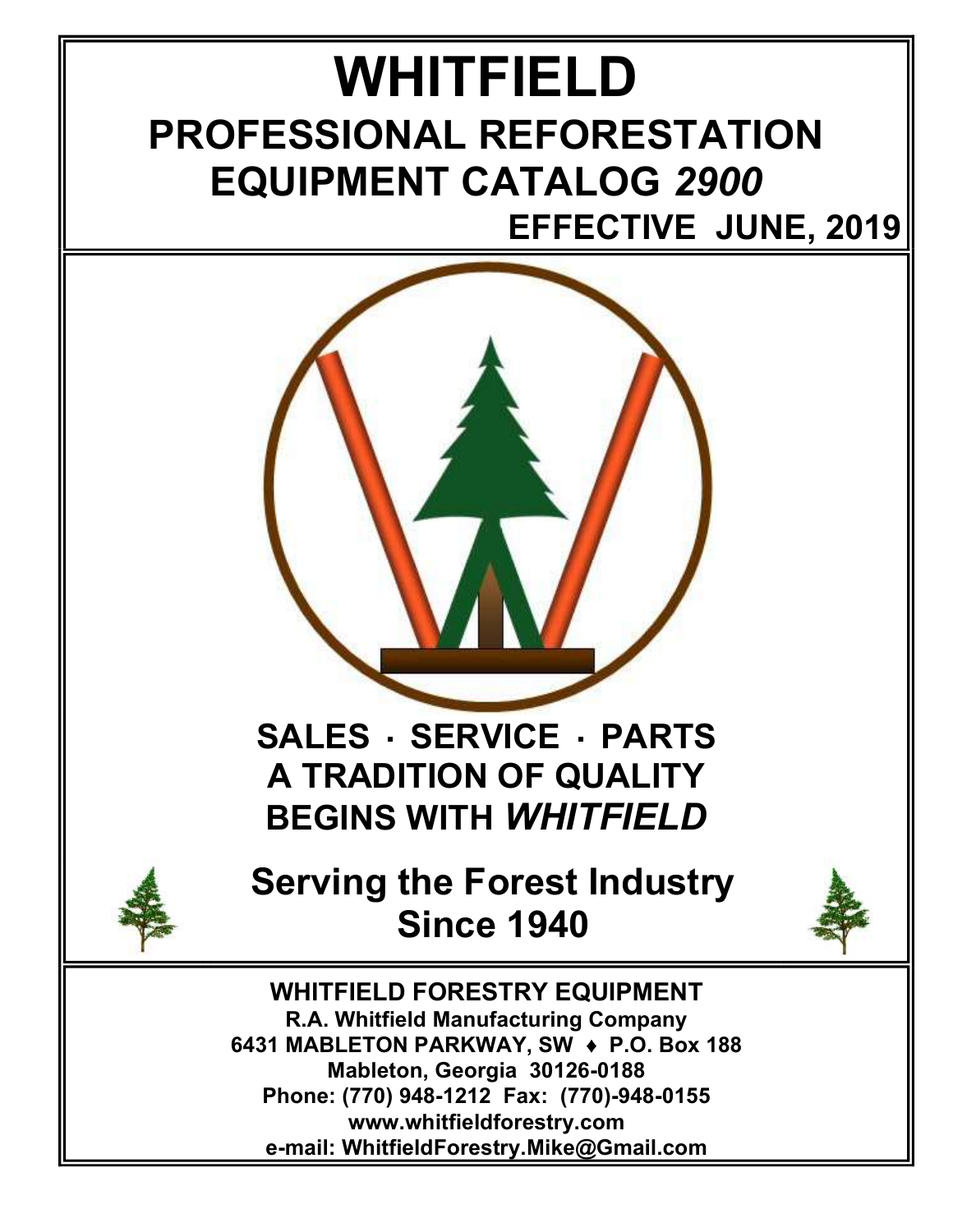| <b>TRACTOR REQUIREMENT: 50 HP AND ABOVE</b>     |                                                                                                                                                                                                                     |
|-------------------------------------------------|---------------------------------------------------------------------------------------------------------------------------------------------------------------------------------------------------------------------|
| MODEL 'ST-630' SIDE DELIVERY HEAVY DUTY PLANTER |                                                                                                                                                                                                                     |
| <b>HITCH</b>                                    | <b>HEAVY DUTY SEVEN POSITION THREE POINT HITCH · CATEGORY # 2 LIFT</b><br>PINS TO ACCOMMODATE DIFFERENT HEIGHT LIFT ARMS ON TRACTOR<br>33-1/2" LIFTING CENTERS                                                      |
| <b>MAIN BEAM</b>                                | 3/4" X 5" BOXED BAR STEEL · 3/4" X 6" ADJUSTABLE COULTER ARMS WITH<br><b>DEPTH SKIDS · WEIGHT BRACKETS SUPPLIED FOR FOUR 100-POUND</b><br><b>WEIGHTS · WEIGHTS NOT INCLUDED</b>                                     |
| <b>COULTER</b><br><b>ASSEMBLY</b>               | 1/2" X 30" HI-CARBON STEEL BLADE<br>6-LUG HEAVY DUTY HUB WITH REPLACEABLE SEALED BEARINGS                                                                                                                           |
| <b>SOIL RECOVERY</b>                            | <b>EQUIPPED WITH SOIL RECOVERY BRACKET</b>                                                                                                                                                                          |
| <b>FOOT</b>                                     | 2" HI-CARBON STEEL TRENCHER FOOT - CHANGEABLE PIN-TYPE POINT<br>ONE SET TRENCHER PLATES - YOUR CHOICE OF SIZE                                                                                                       |
| <b>PACKING WHEEL</b><br><b>ASSEMBLY</b>         | <b>CHOICE OF 12" OR 15" FOAM FILLED PACKING TIRES ·</b><br><b>ADJUSTABLE PACKING SPINDLES · HEAVY DUTY 4-LUG HUBS ·</b><br>TIMKEN HIGH-SPEED WHEEL BEARINGS .<br>EQUIPPED WITH OUR PATENTED GUMBO SOIL FOLD BRACKET |
| <b>SEEDLING BOXES</b>                           | TWO REMOVABLE SIDE BOXES .                                                                                                                                                                                          |
| <b>OPERATOR USE</b>                             | HI-BACK COMFORT SEAT · FIXED SEAT BRACKET · (ADJUSTABLE)<br><b>REAR OPENING 48" HIGH</b><br><b>PROTECTIVE FOOT REST &amp; LEG PROTECTORS · SAFETY HAND HOLD RODS</b>                                                |
| <b>OPTIONAL ITEMS</b><br><b>AVAILABLE</b>       | <b>SEEDLING DISTANCE FINDER</b>                                                                                                                                                                                     |
| <b>SCALPER</b>                                  | NO SCALPER AVAILABLE FOR THIS MODEL                                                                                                                                                                                 |
| <b>MISCELLANEOUS</b>                            | <b>PAINTED HI-GLOSS SAFETY ORANGE · LEG STANDS SUPPLIED</b>                                                                                                                                                         |
| A                                               | <b>INFORMATION FOR FLATBED TRUCK SHIPPING:</b><br>UNIT 8' LONG X 5' WIDE X 5' HIGH<br><b>WEIGHT: APPROXIMATELY 1400 LB.</b>                                                                                         |